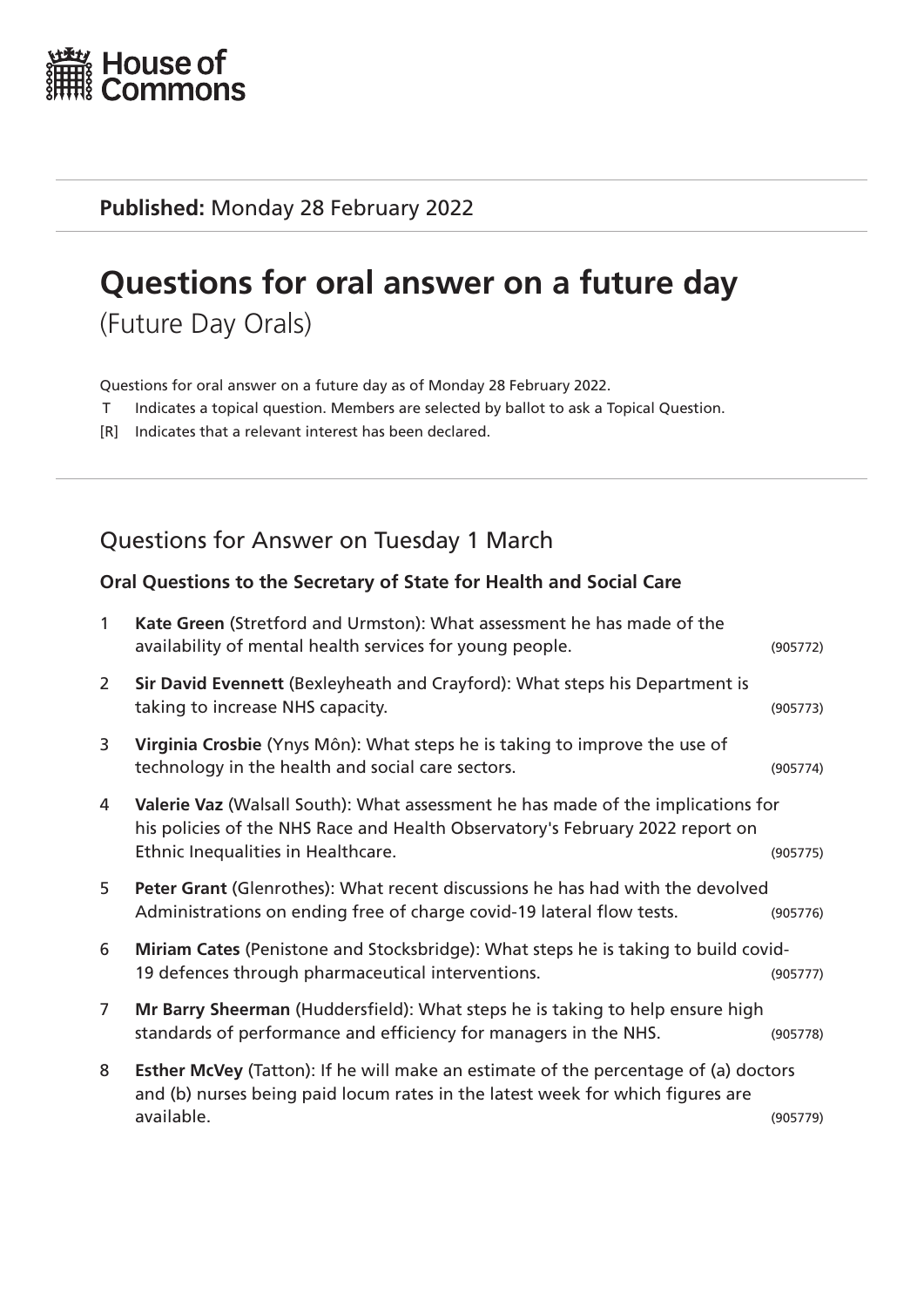| Alan Brown (Kilmarnock and Loudoun): What recent discussions he has had with       |
|------------------------------------------------------------------------------------|
| the devolved Administrations on ending free of charge covid-19 lateral flow tests. |
| (905780)                                                                           |

| 10 | Peter Dowd (Bootle): Whether his Department is taking steps to help improve<br>health outcomes through the implementation of public-private partnerships.                                                                                                                      | (905781) |
|----|--------------------------------------------------------------------------------------------------------------------------------------------------------------------------------------------------------------------------------------------------------------------------------|----------|
| 11 | Mr Steve Baker (Wycombe): What his timescale is for awarding the £50 million<br>funding for targeted motor neuron disease research through specific scientific<br>programmes proposed by MND charities.                                                                        | (905782) |
| 12 | Christine Jardine (Edinburgh West): If his Department will make an assessment<br>of the long-term impacts of use of (a) benzodiazepines and (b) other opioids on<br>children being treated for acute forms of epilepsy.                                                        | (905783) |
| 13 | Karl Turner (Kingston upon Hull East): What steps his Department is taking to<br>tackle regional health inequalities including waiting times for NHS treatment.                                                                                                                | (905784) |
| 14 | Bill Esterson (Sefton Central): What plans he has for capital investment in a new<br>health centre at Maghull in Sefton Central constituency.                                                                                                                                  | (905785) |
| 15 | Jamie Stone (Caithness, Sutherland and Easter Ross): What plans he has to rollout<br>mobile health units in rural areas.                                                                                                                                                       | (905786) |
| 16 | Sarah Champion (Rotherham): If he will make an assessment of the potential<br>merits of requiring mandatory reporting of waiting list times for non-consultant<br>led services in NHS mental health trusts.                                                                    | (905788) |
| 17 | Philip Davies (Shipley): If he will make it his policy to end requirements for<br>mandatory covid-19 vaccination for care workers and NHS staff.                                                                                                                               | (905789) |
| 18 | Caroline Nokes (Romsey and Southampton North): What plans his Department has<br>to take steps to permanently implement the telemedicine service for early medical<br>abortion.                                                                                                 | (905790) |
| 19 | Mr Toby Perkins (Chesterfield): What assessment he has made of the adequacy of<br>child mental health in-patient provision in Derbyshire.                                                                                                                                      | (905791) |
| 20 | Dr Jamie Wallis (Bridgend): What steps his Department is taking to tackle the<br>backlog in elective surgery cases following the outbreak of covid-19.                                                                                                                         | (905792) |
| 21 | Fleur Anderson (Putney): What assessment the Government has made of the<br>adequacy of support for young carers.                                                                                                                                                               | (905793) |
| 22 | Mr Philip Hollobone (Kettering): If he will ensure that the NHS New Hospital<br>Programme team complete approval processes by summer 2022 to allow the<br>preparation of the full business case for the redevelopment of Kettering General<br>Hospital by the local NHS trust. | (905794) |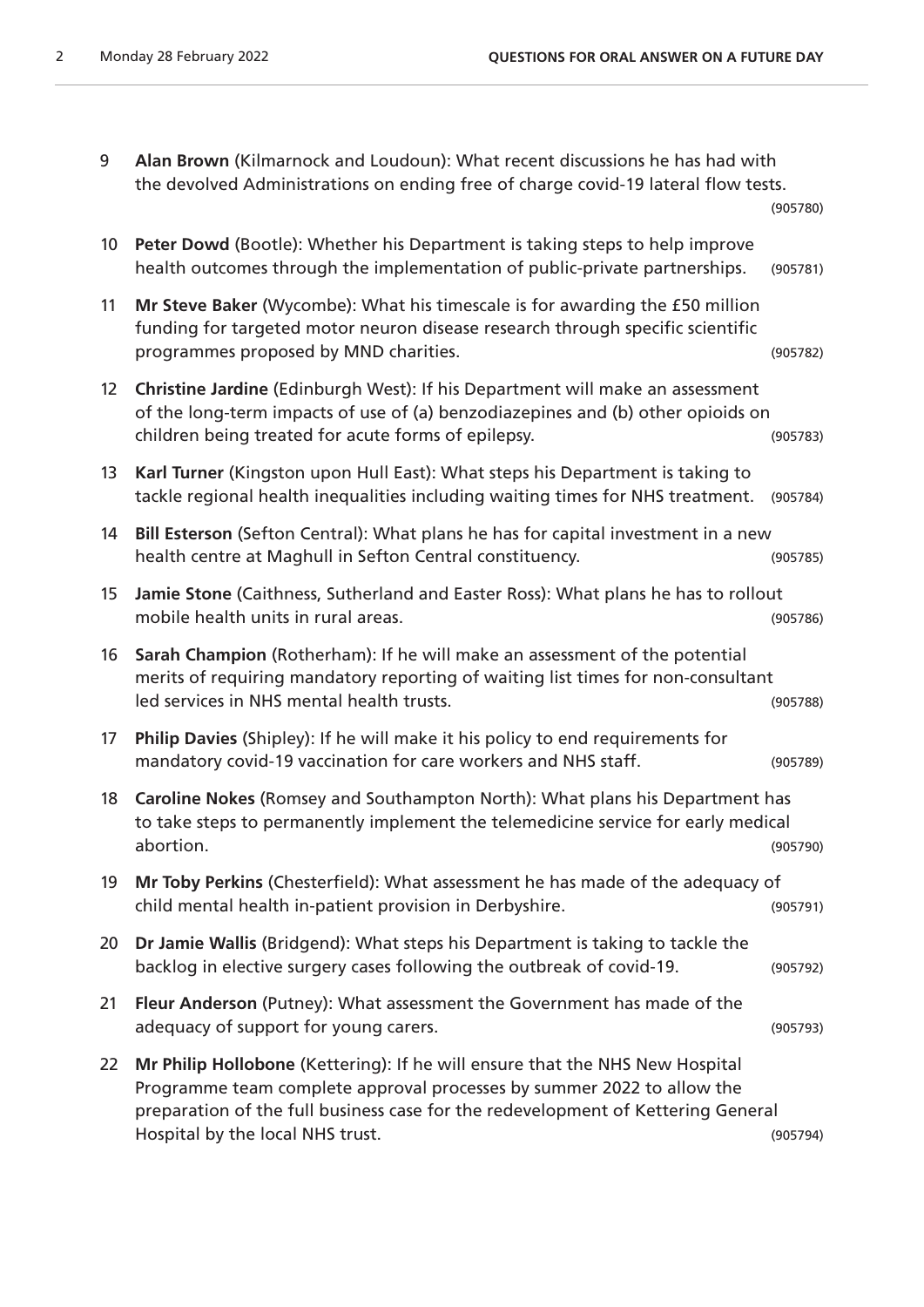23 **Mrs Sheryll Murray** (South East Cornwall): What steps his Department is taking to increase provision of NHS dentistry. (905795)

### **At 12:15pm Topical Questions to the Secretary of State for Health and Social Care**

| T1 | <b>Jason McCartney</b> (Colne Valley): If he will make a statement on his<br>departmental responsibilities. | (905762) |
|----|-------------------------------------------------------------------------------------------------------------|----------|
|    | T2 Jessica Morden (Newport East):                                                                           | (905763) |
|    | T3 Alex Davies-Jones (Pontypridd):                                                                          | (905764) |
| T4 | <b>Mr Toby Perkins (Chesterfield):</b>                                                                      | (905766) |
| T5 | <b>Henry Smith (Crawley):</b>                                                                               | (905767) |
| T6 | <b>Selaine Saxby (North Devon):</b>                                                                         | (905768) |
| T7 | <b>Damien Moore (Southport):</b>                                                                            | (905769) |
| T8 | Laura Trott (Sevenoaks):                                                                                    | (905770) |
| T9 | Kirsten Oswald (East Renfrewshire):                                                                         | (905771) |
|    |                                                                                                             |          |

# Questions for Answer on Wednesday 2 March

#### **Oral Questions to the President of COP26**

| $\mathbf{1}$ | Mr Peter Bone (Wellingborough): What his timeframe is for the succession of the<br>UK presidency following the COP26 conference.                                                                                           | (905812) |
|--------------|----------------------------------------------------------------------------------------------------------------------------------------------------------------------------------------------------------------------------|----------|
| 2            | Mr Gagan Mohindra (South West Hertfordshire): What assessment he has made of<br>the role of businesses in implementing the Glasgow Climate Pact.                                                                           | (905813) |
| 3            | <b>Stuart C McDonald (Cumbernauld, Kilsyth and Kirkintilloch East): What discussions</b><br>he has had with his (a) Cabinet colleagues and (b) international counterparts on<br>the development of a loss and damage fund. | (905814) |
| 4            | Robbie Moore (Keighley): What progress he plans to make in tackling climate<br>change during his COP26 presidency.                                                                                                         | (905815) |
| 5            | Mark Fletcher (Bolsover): What assessment he has made of the outcome of COP26.                                                                                                                                             | (905816) |
| 6            | Antony Higginbotham (Burnley): What assessment he has made of the outcome of                                                                                                                                               |          |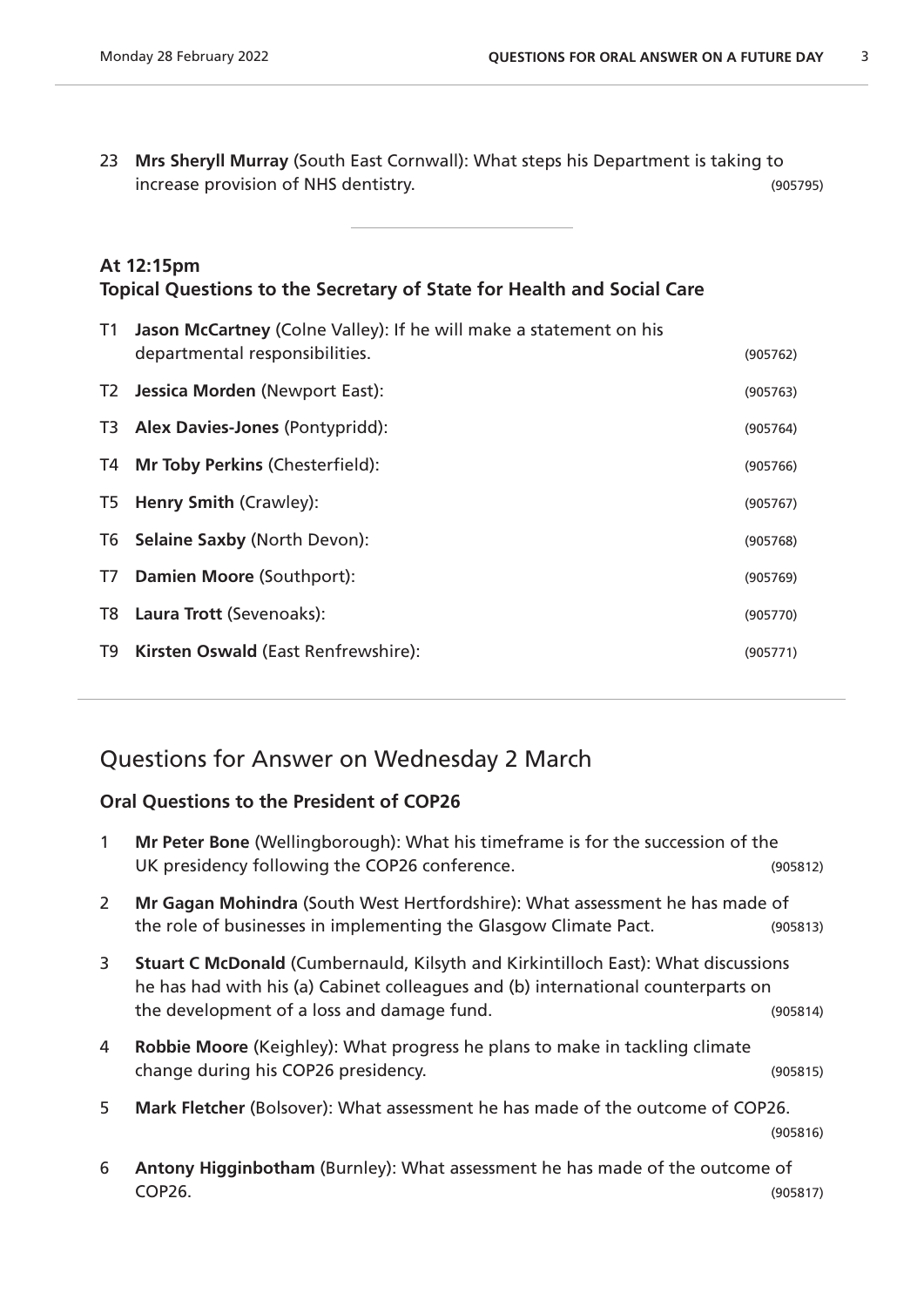7 **Giles Watling** (Clacton): What assessment he has made of the outcome of COP26.

(905818)

- 8 **Felicity Buchan** (Kensington): What his priorities are for the COP26 presidency. (905819)
- 9 **Neale Hanvey** (Kirkcaldy and Cowdenbeath): What recent assessment he has made of the role of carbon capture and storage in meeting the UK's climate change and COP26 commitments. (905820)
- 10 **Mark Jenkinson** (Workington): What comparative impact assessment he has made of the use of imported critical minerals and domestically-sourced minerals on delivering COP26 commitments. (905821)
- 11 **John Lamont** (Berwickshire, Roxburgh and Selkirk): What his priorities are for the COP26 presidency. (905822)
- 12 **Holly Mumby-Croft** (Scunthorpe): What his priorities are for the COP26 presidency. (905823)
- 13 **Christian Wakeford** (Bury South): What assessment he has made of the adequacy of COP26 outcomes. (905824)
- 14 **Dr Kieran Mullan** (Crewe and Nantwich): What assessment he has made of the role of geothermal energy in delivering the UK's COP26 commitments. (905825)
- 15 **Alexander Stafford** (Rother Valley): What assessment he has made of the outcome of COP26. (905826)

### **At 11:53am Topical Questions to the President of COP26**

| T1 | Felicity Buchan (Kensington): If he will make a statement on his departmental<br>responsibilities. | (905827) |
|----|----------------------------------------------------------------------------------------------------|----------|
| T2 | <b>Janet Daby (Lewisham East):</b>                                                                 | (905828) |
|    | T3 Claire Coutinho (East Surrey):                                                                  | (905829) |
|    | T4 Patrick Grady (Glasgow North):                                                                  | (905830) |
|    | T5 Mr Richard Holden (North West Durham):                                                          | (905831) |
| T6 | <b>Philip Dunne (Ludlow):</b>                                                                      | (905832) |
| T7 | <b>Stephen Crabb (Preseli Pembrokeshire):</b>                                                      | (905833) |
| T8 | <b>Marco Longhi (Dudley North):</b>                                                                | (905834) |
|    |                                                                                                    |          |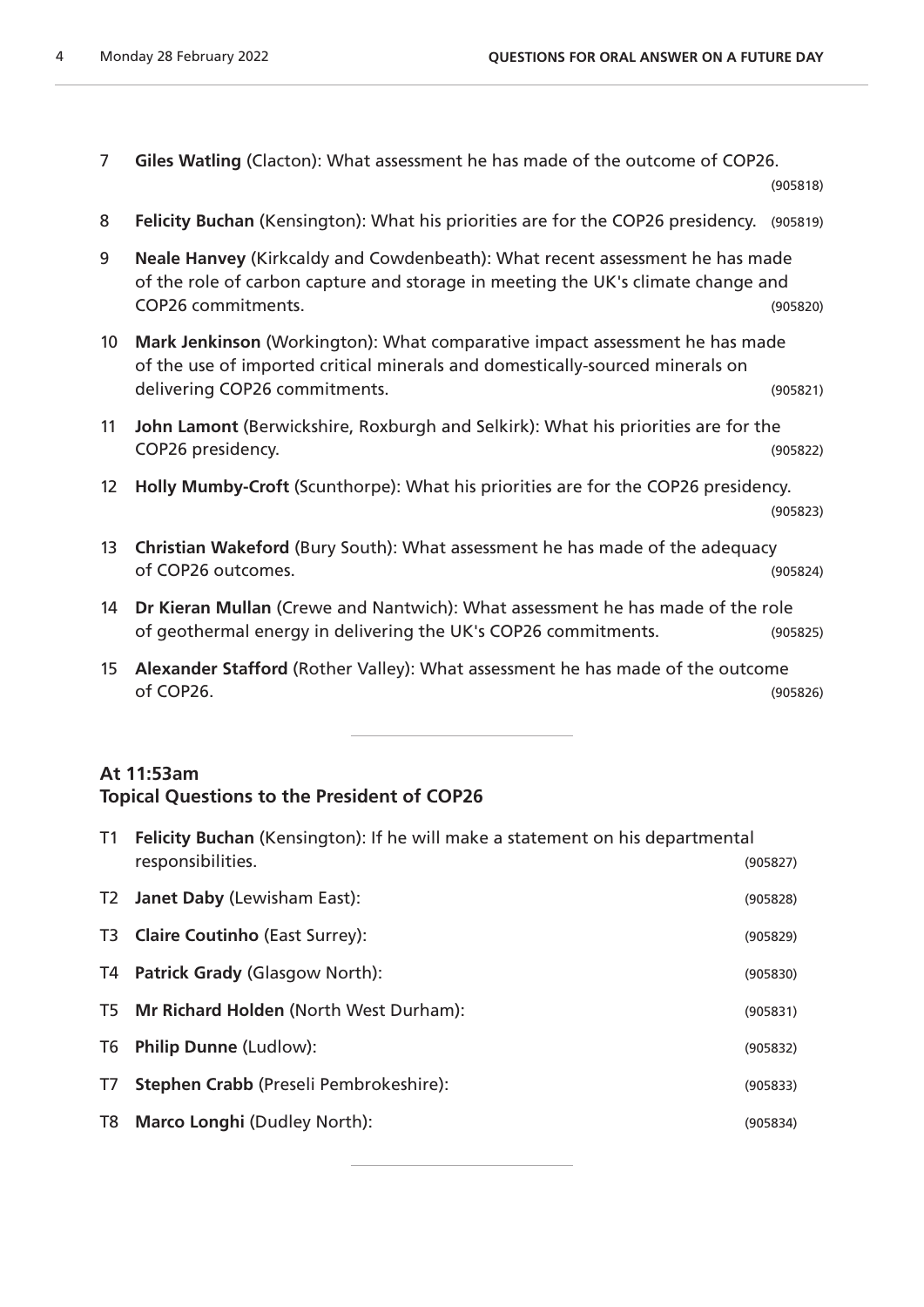### **At 12:00pm Oral Questions to the Prime Minister**

| Wednesday 2 March.                                                                                                                               | (905797)                                                                              |
|--------------------------------------------------------------------------------------------------------------------------------------------------|---------------------------------------------------------------------------------------|
| <b>Judith Cummins (Bradford South):</b>                                                                                                          | (905798)                                                                              |
| <b>Bill Esterson (Sefton Central):</b>                                                                                                           | (905799)                                                                              |
| Kate Osborne (Jarrow):                                                                                                                           | (905800)                                                                              |
| Neil Parish (Tiverton and Honiton):                                                                                                              | (905801)                                                                              |
| James Daly (Bury North):                                                                                                                         | (905802)                                                                              |
| Andy Carter (Warrington South):                                                                                                                  | (905803)                                                                              |
| <b>Chris Bryant (Rhondda):</b>                                                                                                                   | (905804)                                                                              |
| <b>Ruth Edwards (Rushcliffe):</b>                                                                                                                | (905805)                                                                              |
| Debbie Abrahams (Oldham East and Saddleworth):                                                                                                   | (905806)                                                                              |
| Dr Liam Fox (North Somerset):                                                                                                                    | (905807)                                                                              |
| Bob Seely (Isle of Wight): What assessment he has made of the viability of a<br>potential (a) foreign lobbying bill and (b) economic crime bill. | (905808)                                                                              |
| Mary Kelly Foy (City of Durham):                                                                                                                 | (905809)                                                                              |
| <b>Angela Crawley (Lanark and Hamilton East):</b>                                                                                                | (905810)                                                                              |
| John Penrose (Weston-super-Mare):                                                                                                                | (905811)                                                                              |
|                                                                                                                                                  | Graham Stuart (Beverley and Holderness): If he will list his official engagements for |

# Questions for Answer on Thursday 3 March

### **Oral Questions to the Secretary of State for International Trade**

| Sarah Green (Chesham and Amersham): What steps she is taking to improve the |          |
|-----------------------------------------------------------------------------|----------|
| application process for export licences.                                    | (905845) |

- **Holly Mumby-Croft** (Scunthorpe): What progress her Department has made on maximising the opportunities for international trade in 2022. (905846)
- **Andy Carter** (Warrington South): What steps her Department has taken to reduce barriers to global trade for British businesses. (905847)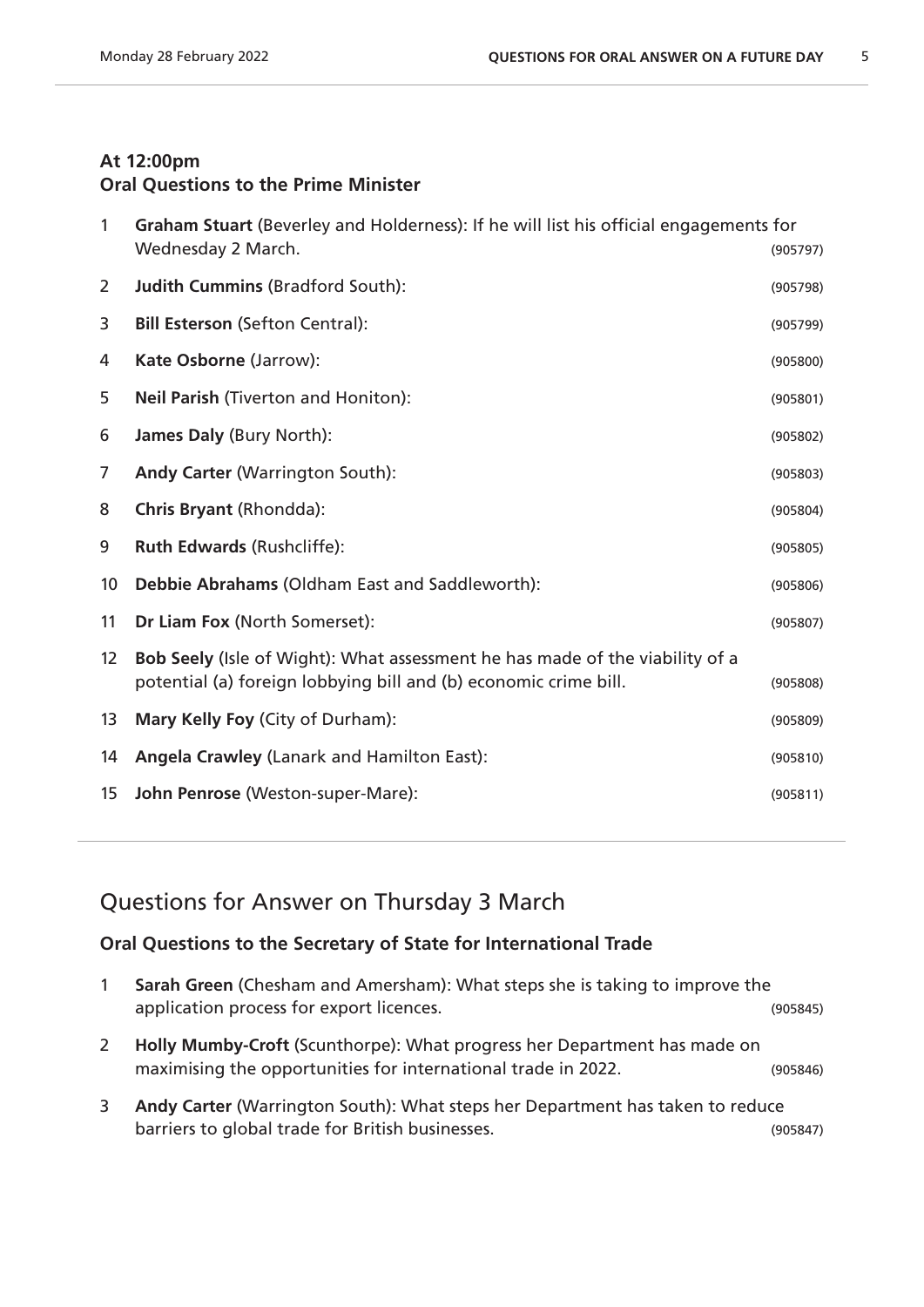| 4                 | Claire Hanna (Belfast South): With reference to the Irish Central Statistics Office<br>release of 17 January 2022, what assessment she has made of the implications for<br>her policies of figures which show that in 2021 exports from Northern Ireland to<br>the Republic of Ireland increased by 64 per cent and imports from Great Britain to<br>that country decreased by 21 per cent compared with the same period in 2020. (905848) |          |
|-------------------|--------------------------------------------------------------------------------------------------------------------------------------------------------------------------------------------------------------------------------------------------------------------------------------------------------------------------------------------------------------------------------------------------------------------------------------------|----------|
| 5                 | Bill Esterson (Sefton Central): What further steps she is taking to increase exports<br>of steel.                                                                                                                                                                                                                                                                                                                                          | (905849) |
| 6                 | Andrew Rosindell (Romford): What steps her Department is taking to increase<br>trade with (a) Australia and (b) New Zealand.                                                                                                                                                                                                                                                                                                               | (905850) |
| 7                 | Kevin Hollinrake (Thirsk and Malton): What steps she is taking to support farmers<br>and food producers through trade deals.                                                                                                                                                                                                                                                                                                               | (905851) |
| 8                 | Sarah Olney (Richmond Park): What support her Department is providing to SMEs<br>that trade with the EU.                                                                                                                                                                                                                                                                                                                                   | (905852) |
| 9                 | Bob Blackman (Harrow East): What plans are in place for the UK-Israel Innovation<br>Summit to be held in March 2022.                                                                                                                                                                                                                                                                                                                       | (905853) |
| 10                | Mark Menzies (Fylde): What steps her Department has taken to reduce barriers to<br>global trade for British businesses.                                                                                                                                                                                                                                                                                                                    | (905854) |
| 11                | Neale Hanvey (Kirkcaldy and Cowdenbeath): What further steps she is taking to<br>promote trade and exports for UK businesses.                                                                                                                                                                                                                                                                                                              | (905855) |
| $12 \overline{ }$ | Allan Dorans (Ayr, Carrick and Cumnock): What recent discussions she has had with<br>the Secretary of State for Environment, Food and Rural Affairs on the potential<br>impact of the Government's plans for regulation of foie gras and fur imports on<br>trade negotiations.                                                                                                                                                             | (905856) |
| 13                | Alexander Stafford (Rother Valley): What steps her Department is taking to<br>increase trade with the Persian Gulf countries.                                                                                                                                                                                                                                                                                                              | (905857) |
| 14                | Mark Garnier (Wyre Forest): What steps her Department has taken to increase<br>foreign investment in the UK's green industries.                                                                                                                                                                                                                                                                                                            | (905858) |
| 15                | Gerald Jones (Merthyr Tydfil and Rhymney): What further steps she is taking to<br>help businesses export to European markets.                                                                                                                                                                                                                                                                                                              | (905859) |
| 16                | Alyn Smith (Stirling): What steps her Department is taking to (a) reduce barriers to<br>and (b) increase the speed of the flow of goods from the EU to the UK.                                                                                                                                                                                                                                                                             | (905860) |
| 17                | Dehenna Davison (Bishop Auckland): What steps her Department is taking to<br>increase British exports.                                                                                                                                                                                                                                                                                                                                     | (905861) |
| 18                | David Duguid (Banff and Buchan): What progress her Department has made on<br>securing UK membership of the Comprehensive and Progressive Agreement for<br>Trans-Pacific Partnership.                                                                                                                                                                                                                                                       | (905862) |